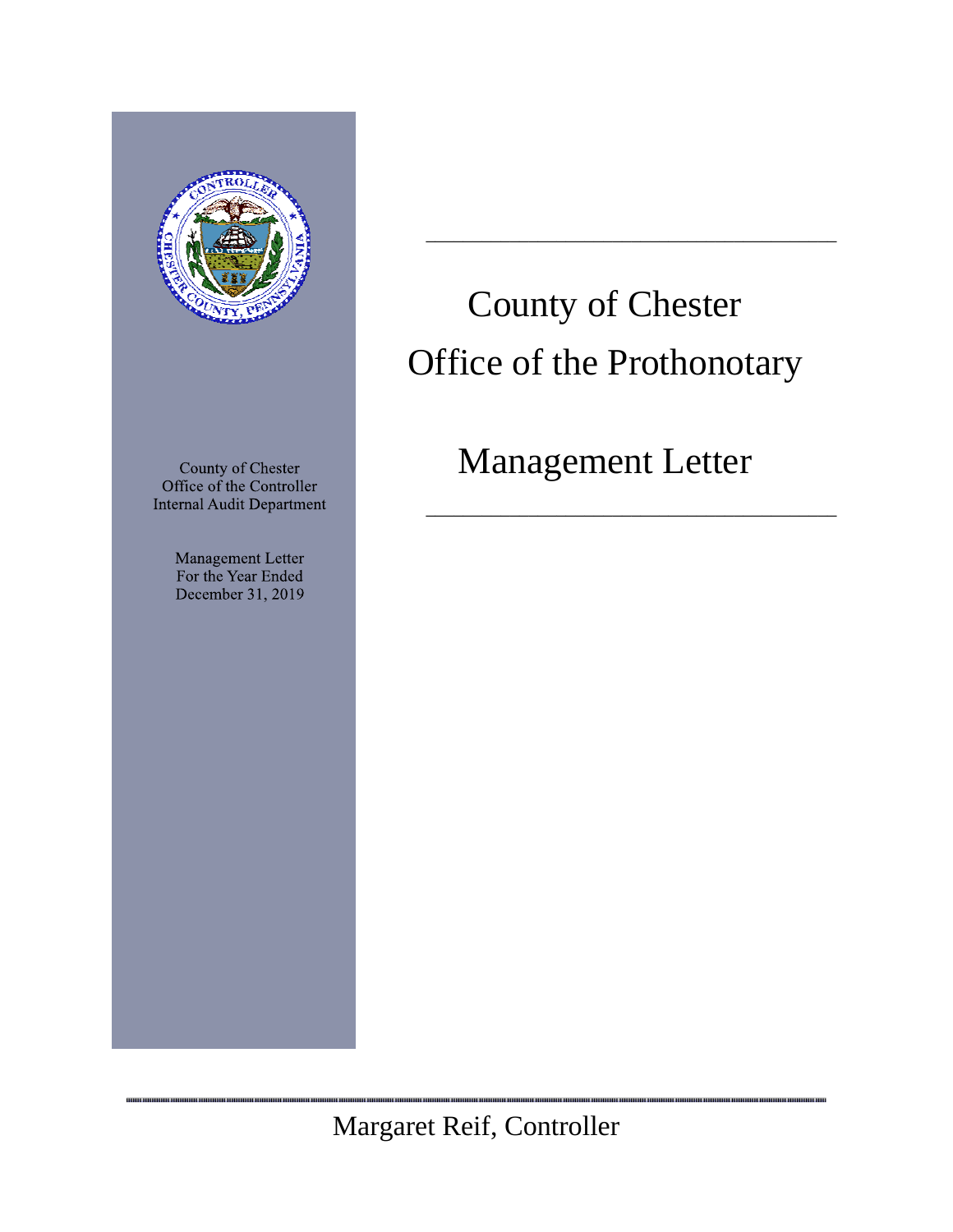# **Office of the Prothonotary - Executive Summary**

| Are there any MAJOR issues that require management's immediate action and/or attention?<br>(Sufficient controls are not in place to address the associated risk.)                       | <b>Yes</b> |
|-----------------------------------------------------------------------------------------------------------------------------------------------------------------------------------------|------------|
| Are there any LESSER SIGNIFICANT issues that require management's action and/or attention?<br>(Process is not critical to the overall operation.)                                       | <b>Yes</b> |
| Are there any MINOR issues that do not require management's action and/or attention?<br>(Sufficient controls are in place and issue is strictly a result of human error and oversight.) | <b>Yes</b> |

| Recap of Findings Identified       |
|------------------------------------|
| <b>Major Findings</b>              |
| <b>Lesser Significant Findings</b> |
| Minor Findings                     |

 $m$ argaret (leit

Margaret Reif, Controller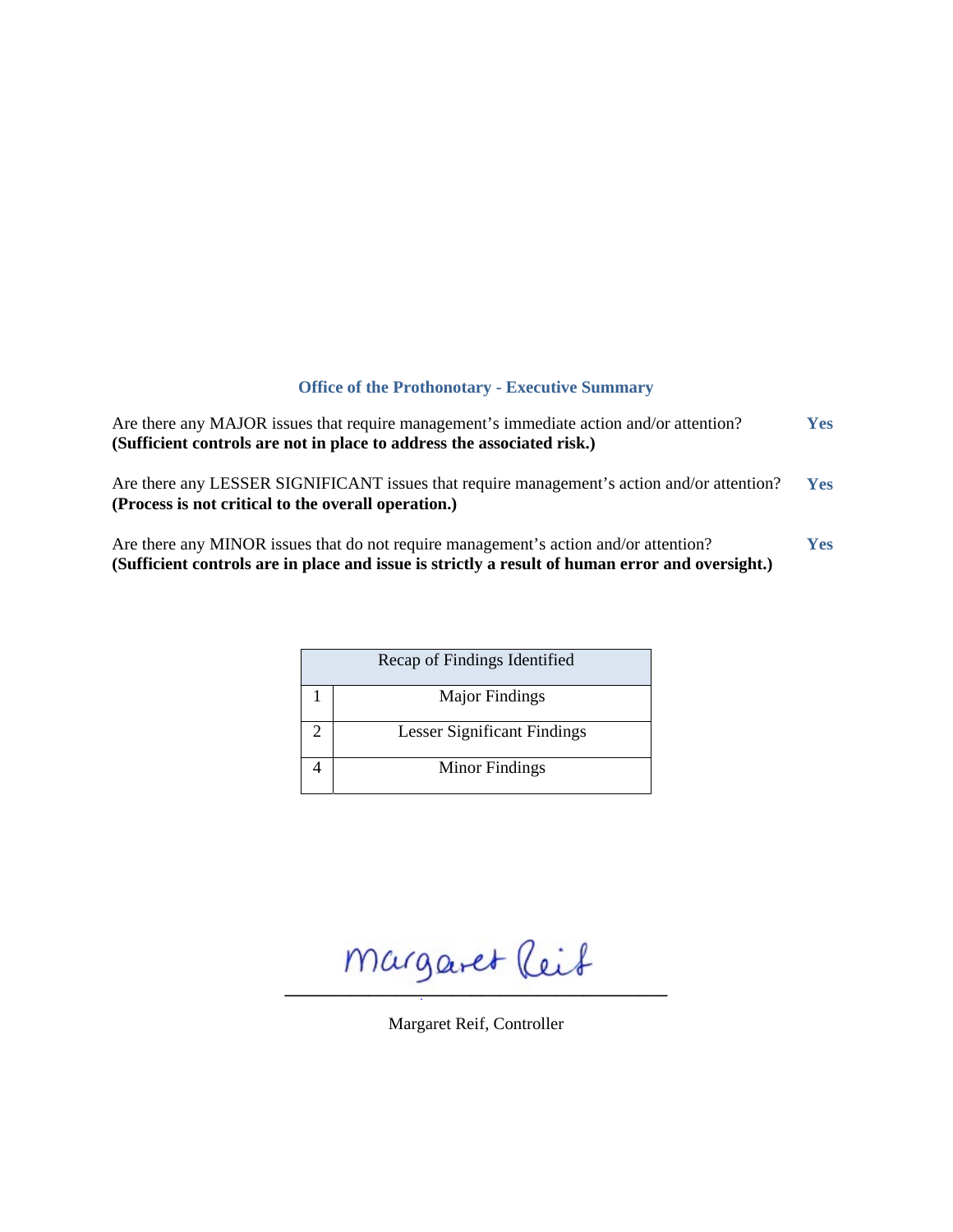# Introduction

On December 14, 2020, Internal Audit completed an audit of the Office of the Prothonotary *(Prothonotary)* for the years ended December 31, 2019. Christian J. Kriza was the auditor-in-charge. Internal Audit is required by Pennsylvania County Code to review county offices annually to ensure compliance with policies and procedures and to assess their overall internal control structure. The scope of the audit included a review of the following:

- Cash and Petty Cash
- Liabilities
- Cash Receipts
- Manual Receipts
- Cash Disbursements
- Voided Transactions
- Escheats/Unclaimed Property
- Automation Fund
- Federal and State Tax Lien Filings/Releases
- Suspense Account Entries

We conducted our audit in accordance with generally accepted auditing standards and standards applicable to financial audits contained in Government Auditing Standards issued by the Comptroller General of the United States. We have also issued our Independent Auditor's Report on Internal Control over Financial Reporting and on Compliance and Other Matters concurrent with this Management Letter. Disclosures and other information in that Report (also dated December 14, 2020) should be considered in conjunction with this Management Letter (*Letter*).

# Summary

During our audit, we became aware of several findings and matters that represent opportunities for strengthening internal controls and operating efficiency. The Schedule of Findings (The Schedule) on Page 3 of this *Letter* summarizes our comments and recommendations concerning those matters.

We will transmit a final copy of this *Letter* and the audit report to you electronically once you provide your responses to each finding documented in the Schedule.

We will review the status of these comments during our next audit engagement. We have already discussed these findings and recommendations with various *Office* personnel and will be pleased to discuss them in further detail at your convenience.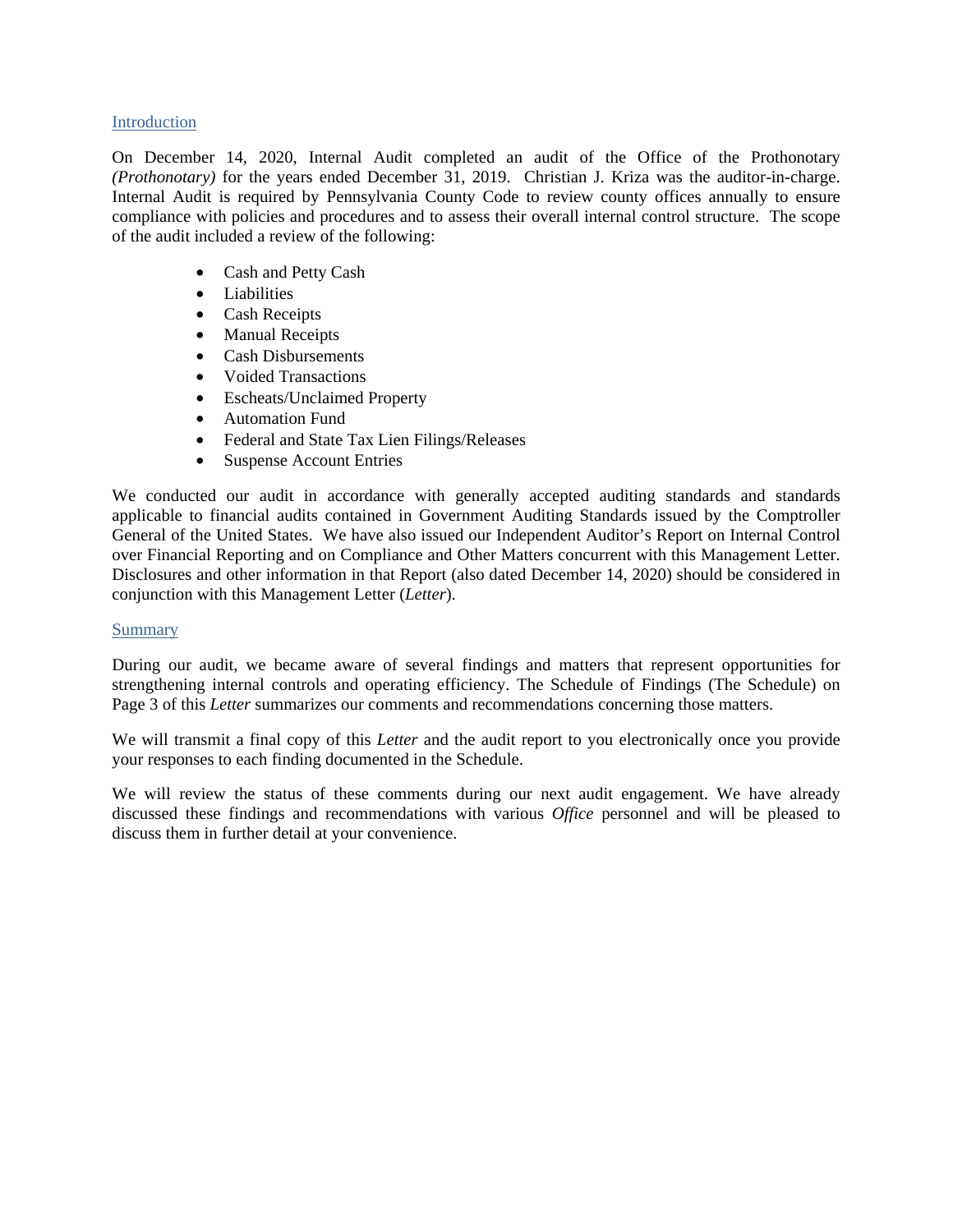# **Methodology**

Internal Audit interviewed key personnel, observed operations, reviewed written policies, procedures, system reports and source documents, and tested specific transaction activity where applicable.

**Cash** is reconciled and reviewed at 100%.

**Petty Cash** is counted during the course of the on-site fieldwork. Outstanding vouchers are reviewed.

**Liability balances** are reconciled and reviewed at 100%.

**Cash receipts** are tested on a sample basis. The sample size tested for the year ended 12/31/19 was 30 out of a population of 28,033 receipts generated in 2019.

**Manual receipts** are tested on a sample basis. The sample size tested for the year ended 12/31/19 was 2 out of a population of 11 receipts generated in 2019.

**Cash disbursements** are tested on a sample basis. The sample size tested for the year ended 12/31/19 was as follows:

- 9 Operating Account disbursements out of a population of 86 checks created in 2019.
- 15 Escrow Account disbursements out of a population of 148 checks created in 2019.
- 2 Automation Account disbursements out of a population of 4 checks created in 2019.
- 2 E-Filing Account disbursements out of a population of 4 checks created in 2019.

**Voided receipts** are tested on a sample basis. The sample size tested for the year ended 12/31/19 was 25 out of a population of 253 receipts voided in 2019.

**Voided disbursements** are tested on a sample basis. The sample size tested for the year ended 12/31/19 was as follows:

- 1 Operating Account disbursements out of a population of 1 checks voided in 2019.
- 1 Escrow Account disbursements out of a population of 1 checks voided in 2019

**Escheats** are tested on a sample basis. The sample size tested for the year ended 12/31/19 was 4 out of a population of 15 unclaimed property transactions.

**Automation Fund** are tested at 100% specifically to ensure that money in the account is used in accordance with PA House Bill 1715, Act 98-164.

**Federal and State Tax Lien Filings/Releases** are tested on a sample basis specifically to ensure that processing of these transactions occurs in a timely manner. The sample size tested for the year ended 12/31/19 was as follows:

- 30 Filed liens out of a population of 655 in 2019.
- 30 Lien Releases out of a population of 320 in 2019
- 2 Lien Revocations out of a population of 6 in 2019
- 30 State Lien Filings out of a population of 2030 in 2019.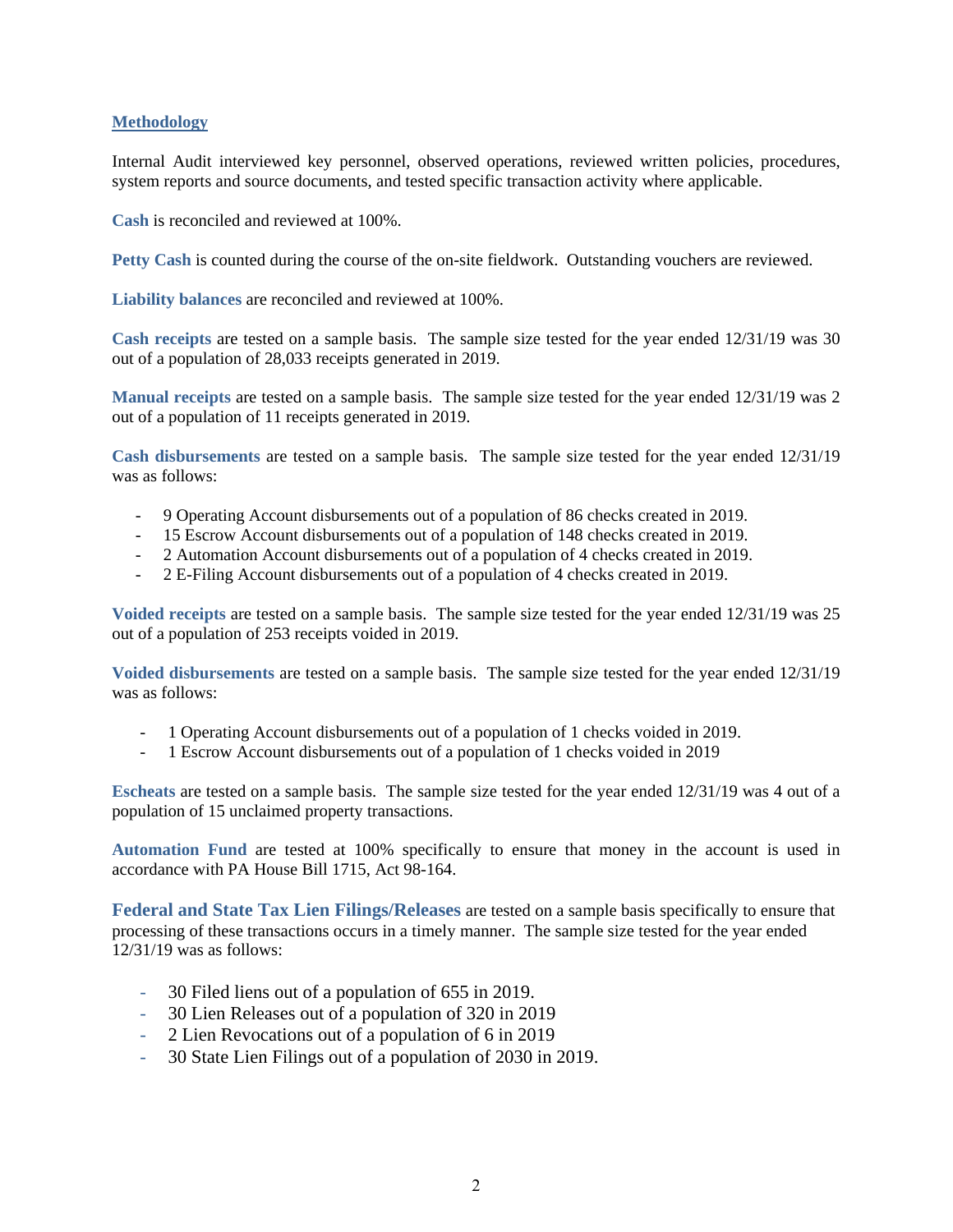**Suspense account entries** are tested on a sample basis. The sample size tested for the year ended 12/31/19 was 4 out of a population of 16 suspense account entries.

# **Schedule of Findings**

# **Finding 1: Segregation of Duties Rating: Major**

# **Condition**

There are insufficient segregation of duties within the accounting and bookkeeping functions in the Office. Bookkeeping receives bank statements, performs bank reconciliations, records accounting transactions, and maintains petty cash accounts. In addition, there is no independent review of bank reconciliations.

# **Criteria**

The intent of segregation of duties is to reduce excessive control over a process by one individual thus reducing the risk of error, fraud or theft.

# **Cause**

The limited size of the fiscal and managerial staff prevents segregation of duties found in larger organizations. The staff size, in addition to prior management's limited governance and oversight over accounting functions.

# **Effect or Potential Effect**

Insufficient segregation of duties controls can increase risk of error, fraud, or theft.

# **Recommendation**

Internal Audit recommends the Prothonotary's Office identify, assess, implement and monitor independent checks and balances in high risk or sensitive processes, which lack proper segregation of duties. Where applicable, management should also implement and maintain new procedures to address segregation of duties as they relate to the accounting and bookkeeping functions.

# **Auditee Response**

*Prothonotary Management concurs with the audit finding and recommendation.* 

# **Finding 2: Cash and CourtView Rating: Lesser Significant**

#### **Condition**

The Outstanding Check Listing Report included eight (8) checks with future dates.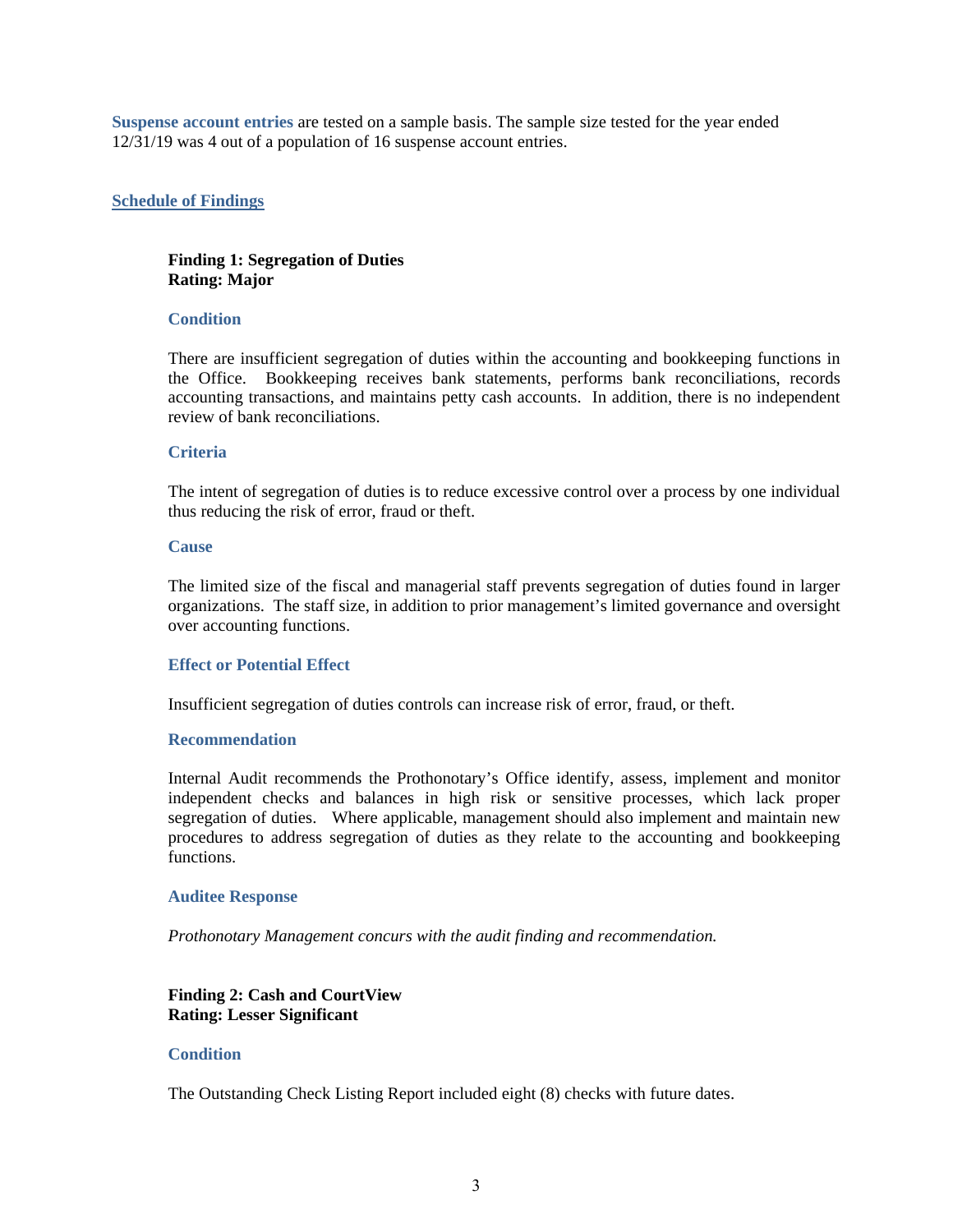# **Criteria**

When reconciling checks in CourtView, reconciled dates should be the dates the Bookkeeper reconciled checks to the respective bank statement.

#### **Cause**

CourtView system issue that permits individuals reconciling accounts to enter a future date for any transaction.

#### **Effect or Potential Effect**

Improper recordkeeping and documentation can cause or contribute to issues in the reconciliation process, and could result in the reporting of inaccurate account balances.

#### **Recommendation**

Internal Audit recommends that the Prothonotary's Office review and assess the reasons future dates were used, and implement processes to detect or prevent the future dating of transactions.. The Prothonotary should also discuss the matter with DCIS to consider possible solutions around future dating.

# **Auditee Response**

*Prothonotary Management concurs with the audit finding and recommendation.*

# **Finding 3: Cash Rating: Lesser Significant**

# **Condition**

Incorrect bank reconciliation methods resulted in inaccurate account balances.

The Office's prior Bookkeeper deducted interest from the December 31, 2019 bank balance instead of adding it to the book balance, thus resulting in inaccurate reconciled account balances.

# **Criteria**

Interest credited within the fiscal year or month should be properly recorded as an addition to the cash book balances as part of monthly and year-end reconciliations.

#### **Cause**

Insufficient training and knowledge; prior management's lack of independent review of bank reconciliations.

# **Effect or Potential Effect**

Improper recordkeeping and documentation can cause or contribute to issues in the reconciliation process. Multiple instances of improper recordkeeping can cause inaccurate or incomplete account balances in the accounting records and contribute to a higher risk environment.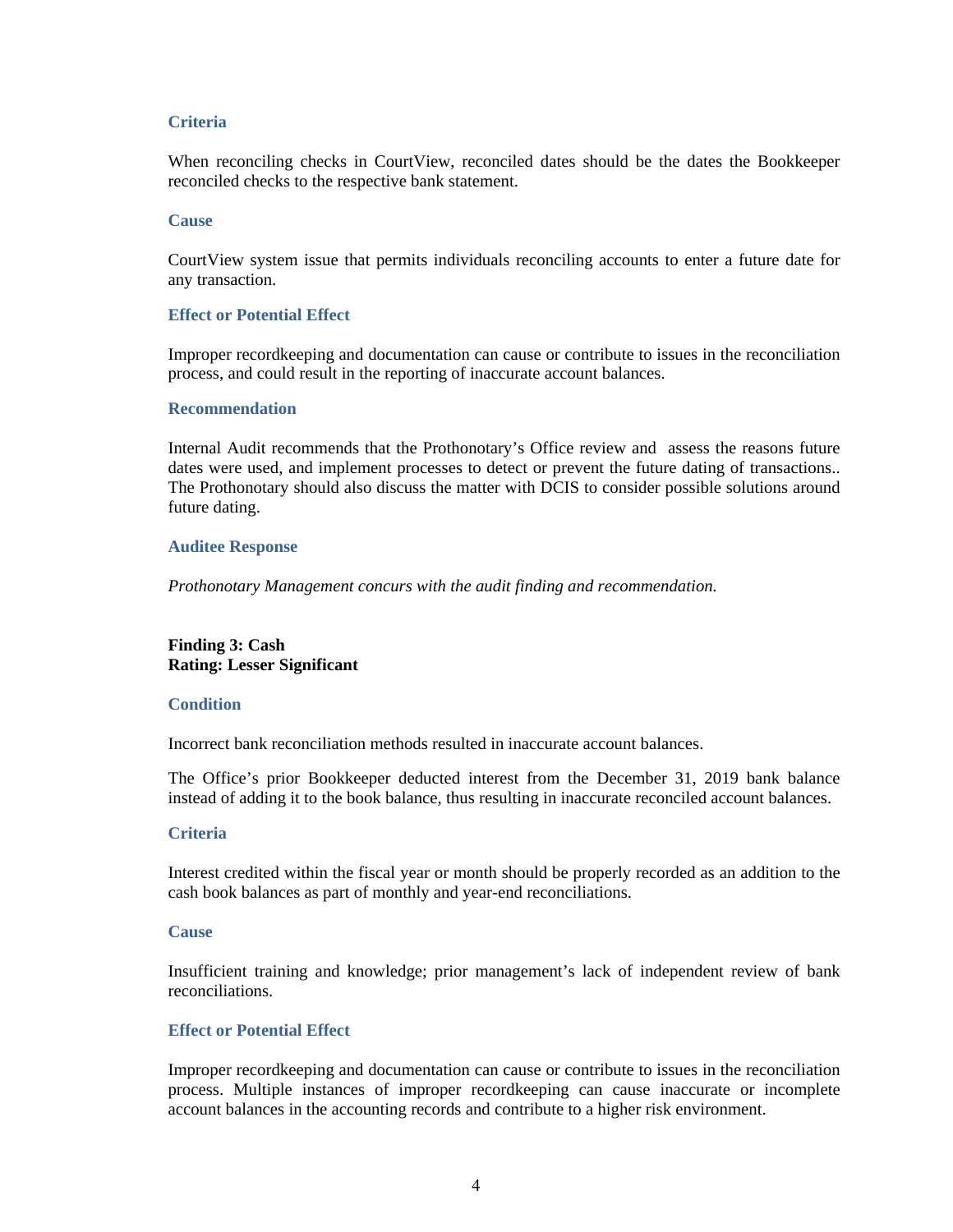#### **Recommendation**

Internal Audit recommends the Office review and update its reconciliation process to ensure that cash account balances are reported accurately. In addition, Management should implement an independent review and approval of cash reconciliations performed.

# **Auditee Response**

*Prothonotary Management concurs with the audit finding and recommendation.*

# **Finding 4: Cash Receipts Rating: Minor**

# **Condition**

Slips for two daily deposits were missing for receipting transactions. These deposits were distributed into four bank accounts of which two of the four sets of deposit slips were unable to be found.

#### **Criteria**

Deposit slips should be maintained on file as the evidence to support the daily deposit work and the bank deposit.

#### **Cause**

Lack of checks and balances to ensure appropriate source documents are maintained.

# **Effect or Potential Effect**

The lack of supporting documentation for cash receipts can increase the risk of error in the reconciliation and reporting processes.

#### **Recommendation**

Internal Audit recommends the Prothonotary's Office review, assess and update its processes to perform periodic reviews that verify source documentation is maintained accordingly.

# **Auditee Response**

*Prothonotary Management concurs with the audit finding and recommendation.*

# **Finding 5: Cash Disbursements Rating: Minor**

#### **Condition**

Manual check stubs for five disbursements were not found across multiple accounts.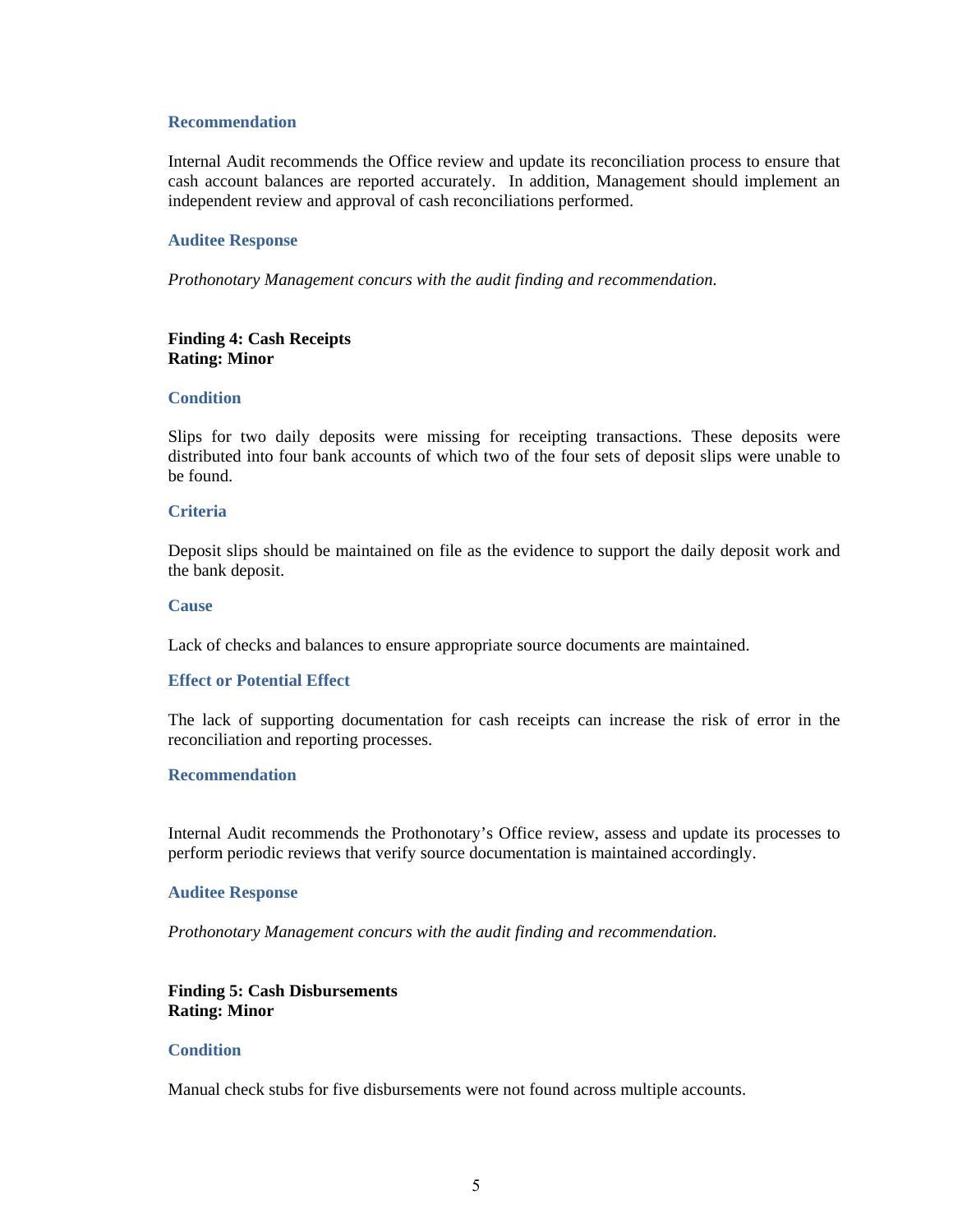# **Criteria**

The Prothonotary writes checks manually, and check stubs provide a record of the payment details which the Bookkeeper uses to reconcile manual checks written to the system of record, CourtView.

# **Cause**

Lack of adequate processes to ensure appropriate source documents are maintained.

# **Effect or Potential Effect**

Improper recordkeeping and documentation can cause or contribute to issues in the reconciliation process.

#### **Recommendation**

Internal Audit recommends the Prothonotary's Office review, assess and update its processes to perform periodic reviews that verify source documentation is maintained accordingly.

#### **Auditee Response**

*Prothonotary Management concurs with the audit finding and recommendation.*

# **Finding 6: Voided Disbursements Rating: Minor**

# **Condition**

Voided disbursement documentation was not accurately maintained for two (2) transactions.

# **Criteria**

In the event a check is voided, the check stub, CourtView transaction, and the original check (if in possession) should be notated as void. Any re-issuance should be noted and cross-referenced as such between the void and the replacement check.

#### **Cause**

Lack of adequate processes to ensure appropriate source documents are maintained and updated.

# **Effect or Potential Effect**

Improper recordkeeping and documentation can cause or contribute to issues in the reconciliation process.

#### **Recommendation**

Internal Audit recommends the Prothonotary's Office review, assess and update its processes to perform periodic reviews that verify source documentation is maintained accordingly.